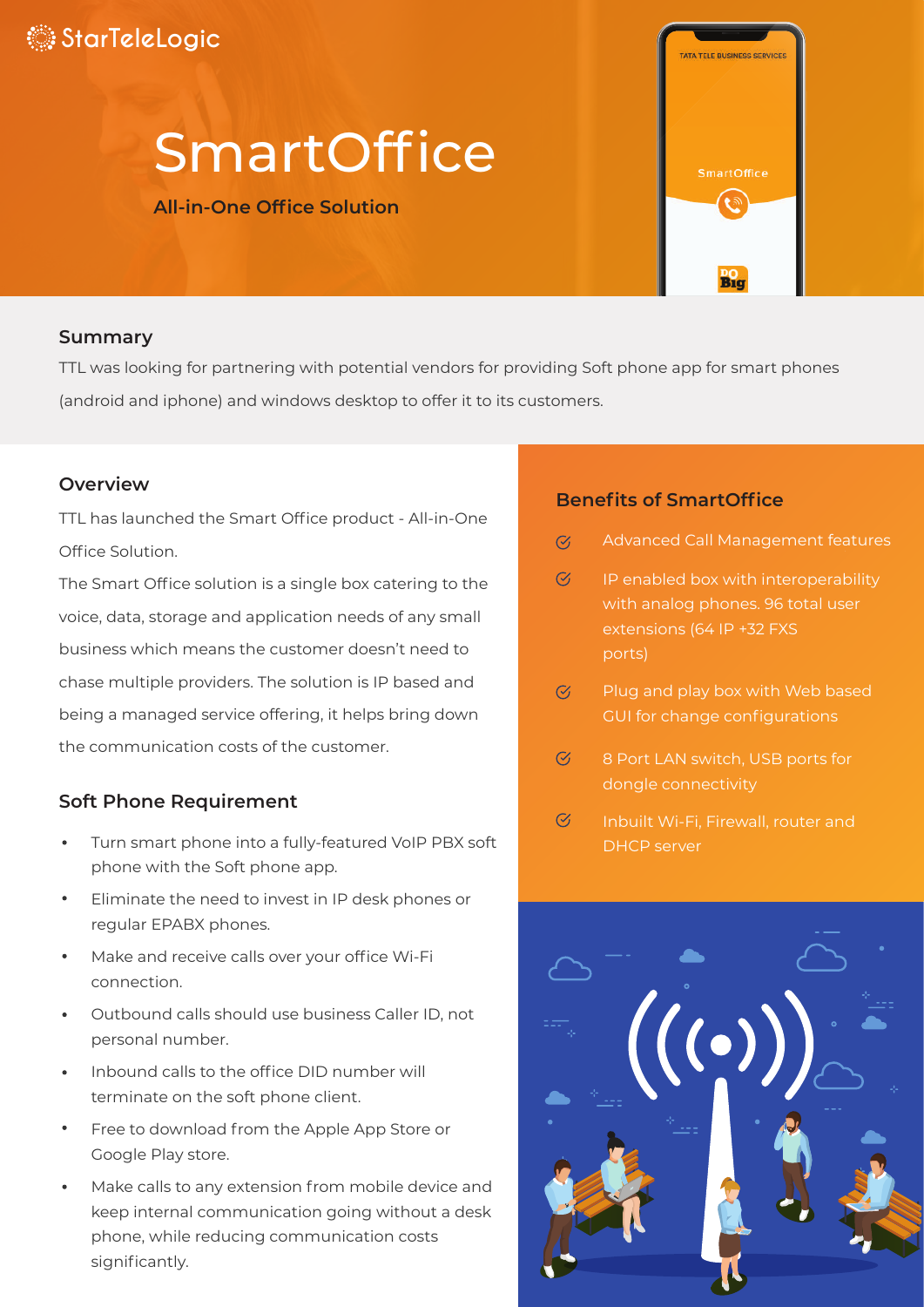#### **The Challenge**

Our team had faced the challenge with VOIP services that was the quality of the voice connectivity. We implemented it with the Industry's first SLA-backed Session Initiation Protocol Trunk which enables advance voice connectivity.

### **The Solution**

At StarTele Logic, our team proposed a single device with all these excellent features which convert your office into a smart office. It has a simple user interface through which you can easily configure and enable services by just a few simple steps. It increases productivity at your workplace and helps in communication with your team without any interference.

#### **Key Features**

- Mobile Platform Android & iOS
- Windows PC
- Mobile Push Notification
- Contact List Inherit the contacts from your local phone book
- Contact Favorites User should be able to add favorites for frequent dialing
- Add contacts User should be able to add contacts via the app
- Call History List of Received, Missed & Dialed Calls
- Support Audio Call
- Support Video Call
- Upto 10-Party Audio Conference, both IP to IP and IP to PSTN
- Upto 3-Party Video Conference
- Make and receive calls over your office Wi-Fi connection
- Outbound calls will use business Caller ID
- Inbound calls made to business Caller ID number land on the soft client app
- Direct extension dialing, Free Inter-site VOIP Calling
- Call Forwarding





List of Recieved, Missed & Dialed Calls

## **StarTeleLogic**